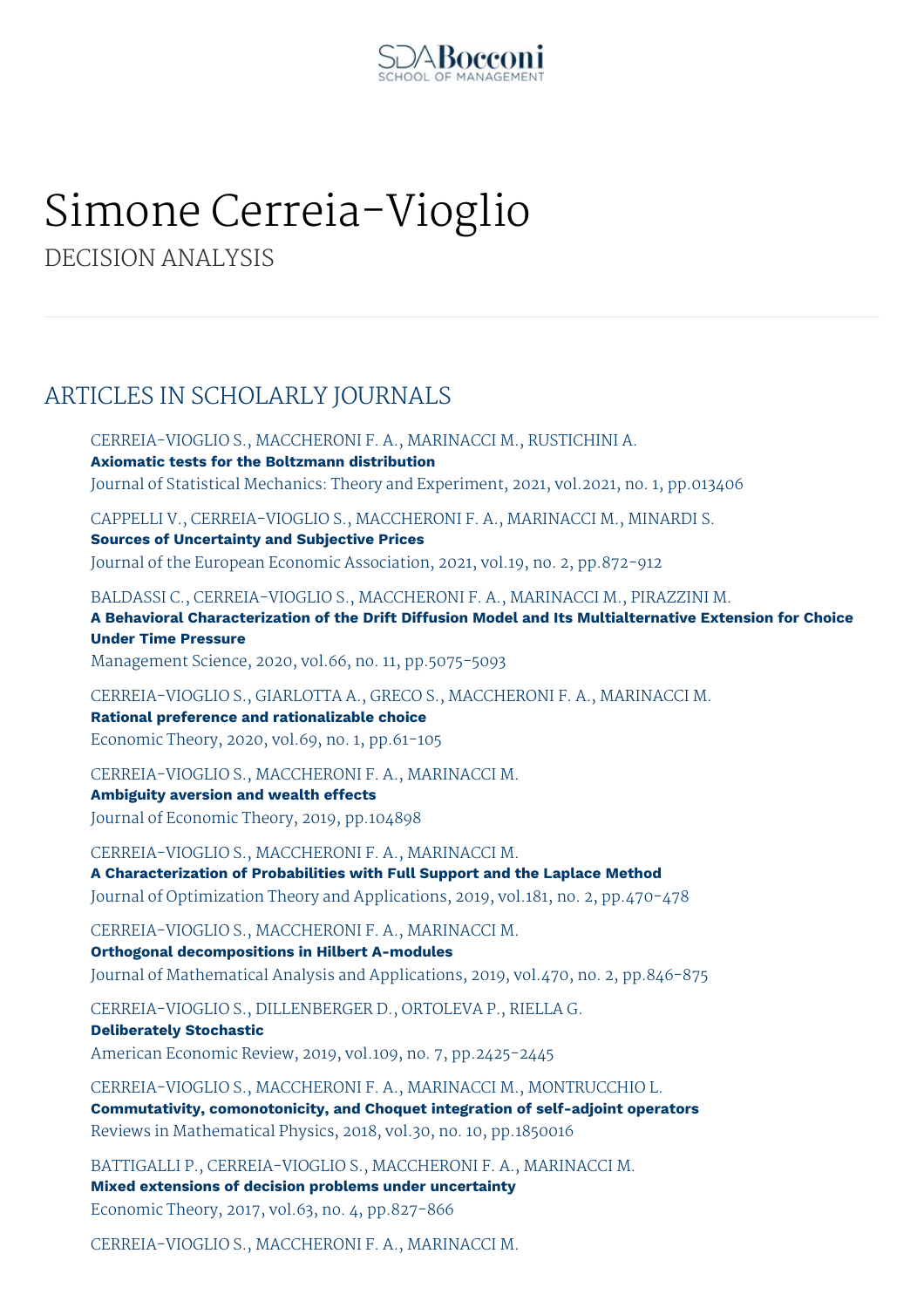**Stochastic Dominance Analysis Without the Independence Axiom**

Management Science, 2017, vol.63, no. 4, pp.1097-1109

CERREIA-VIOGLIO S., MACCHERONI F. A., MARINACCI M.

**Hilbert A-modules**

Journal of Mathematical Analysis and Applications, 2017, vol.446, no. 1, pp.970-1017

CERREIA-VIOGLIO S., KUPPER M., MACCHERONI F. A., MARINACCI M., VOGELPOTH N. **Conditional L-spaces and the duality of modules over f-algebras**

Journal of Mathematical Analysis and Applications, 2016, vol.444, no. 2, pp.1045-1070

BATTIGALLI P., CERREIA-VIOGLIO S., MACCHERONI F. A., MARINACCI M. **Analysis of information feedback and selfconfirming equilibrium** Journal of Mathematical Economics, 2016, vol.66, pp.40-51

CERREIA-VIOGLIO S., MACCHERONI F. A., MARINACCI M.

**Ergodic Theorems for lower probabilities** Proceedings of the American Mathematical Society, 2016, vol.144, no. 8, pp.3381-3396

BATTIGALLI P., CERREIA-VIOGLIO S., MACCHERONI F. A., MARINACCI M. **A Note on Comparative Ambiguity Aversion and Justifiability** Econometrica, 2016, vol.84, no. 5, pp.1903-1916

CERREIA-VIOGLIO S., MACCHERONI F. A., MARINACCI M., MONTRUCCHIO L. **Choquet integration on Riesz spaces and dual comonotonicity**

Transactions of the American Mathematical Society, 2015, vol.367, no. 12, pp.8521-8542

CERREIA-VIOGLIO S., MACCHERONI F. A., MARINACCI M.

**Put–Call Parity and market frictions** Journal of Economic Theory, 2015, vol.157, pp.730-762

CERREIA-VIOGLIO S., MACCHERONI F. A., MARINACCI M., RUSTICHINI A. **The structure of variational preferences** Journal of Mathematical Economics, 2015, vol.57, pp.12-19

BATTIGALLI P., CERREIA-VIOGLIO S., MACCHERONI F. A., MARINACCI M. **Self-Confirming Equilibrium and Model Uncertainty** American Economic Review, 2015, vol.105, no. 2, pp.646-677

CERREIA-VIOGLIO S., MACCHERONI F. A., MARINACCI M., RUSTICHINI A. **Niveloids and their extensions: Risk measures on small domains** Journal of Mathematical Analysis and Applications, 2014, vol.413, no. 1, pp.343-360

CERREIA-VIOGLIO S., MACCHERONI F. A., MARINACCI M., MONTRUCCHIO L. **Ambiguity and robust statistics** Journal of Economic Theory, 2013, vol.148, no. 3, pp.974-1049

CERREIA-VIOGLIO S., MACCHERONI F. A., MARINACCI M., MONTRUCCHIO L. **Probabilistic sophistication, second order stochastic dominance and uncertainty aversion** Journal of Mathematical Economics, 2012, vol.48, no. 5, pp.271-283

CERREIA-VIOGLIO S., MACCHERONI F. A., MARINACCI M., MONTRUCCHIO L. **Signed integral representations of comonotonic additive functionals** Journal of Mathematical Analysis and Applications, 2012, vol.385, no. 2, pp.895-912

CERREIA-VIOGLIO S., GHIRARDATO P., MACCHERONI F. A., MARINACCI M., SINISCALCHI M. **Rational preferences under ambiguity** Economic Theory, 2011, vol.48, no. 2-3, pp.341-375

CERREIA-VIOGLIO S., MACCHERONI F. A., MARINACCI M., MONTRUCCHIO L. **Uncertainty averse preferences**